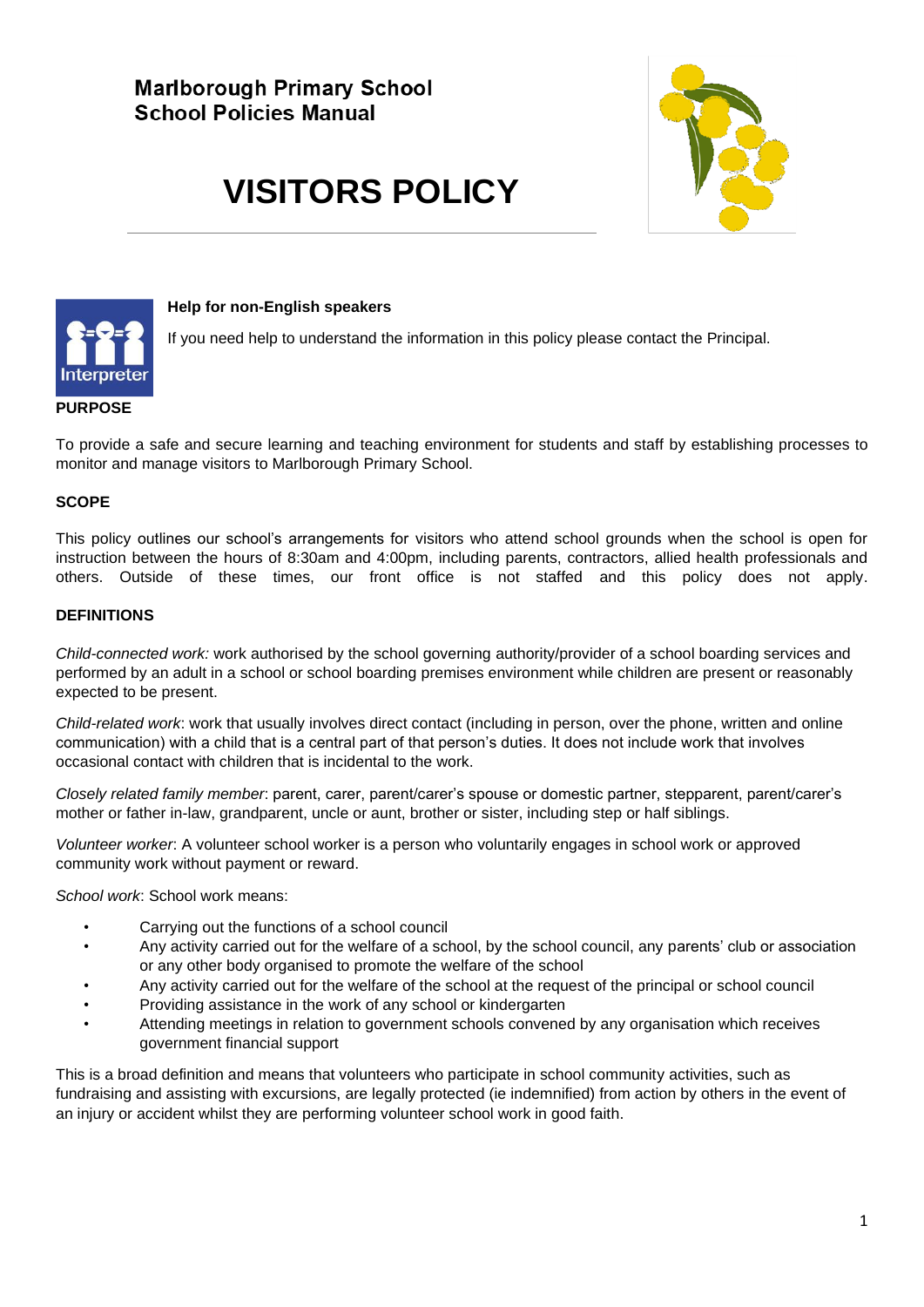### **POLICY**

Marlborough Primary School strives to create an open and inclusive school community, and encourages parents and carers to be actively involved in their child's development and education. We also strive to foster strong partnerships with local community services, schools and other organisations.

Marlborough Primary School is not a public place. The principal has the authority to permit or deny entry to school grounds, and encourages all visitors to familiarise themselves with our school's *Statement of Values, Child Safe Policy, Child Safe Code of Conduct.*

From time to time, different members of the public may visit our school. Visitors may include, but are not limited to:

- **Parents**
- Volunteers see our school's Volunteers Policy for more information
- Prospective parents, students and employees
- Invited speakers, sessional instructors and others addressing learning and development
- Public officials (e.g. Members of Parliament, local councillors)
- Persons conducting business e.g.: uniform suppliers, booksellers, official school photographers, commercial salespeople
- **Tradespeople**
- Children's services agencies
- Talent scouts
- Department of Health and Human Services workers
- Victoria Police
- Persons authorised to enter school premises (e.g. Work safe inspectors, health officers etc)
- Other Department of Education and Training staff (including allied health staff) or contractors
- NDIS therapists or other allied health or health practitioners

#### **Sign in procedure**

All visitors to Marlborough Primary School are required to report to the school office on arrival (see exceptions below in relation to parents/carers). Visitors must:

- Sign in on the Compass Kiosk, including their name, contact number and WWCC or VIT identity number.
- Provide proof of identification to office staff upon request
- Provide COVID-19 Vaccination certificate to office staff on arrival
- Produce evidence of their valid Working with Children Clearance where required by this policy (see below)
- Wear a visitor's lanyard
- Follow instruction from school staff and abide by all relevant school policies relating to appropriate conduct on school grounds including: Child Safety Code of Conduct, Respect for School Staff, Statement of Values, as well as Department policies: [Sexual Harassment Policy](https://www2.education.vic.gov.au/pal/sexual-harassment/overview) and [Workplace Bullying Policy.](https://www2.education.vic.gov.au/pal/workplace-bullying/policy)
- Return to the office upon departure, sign out and return visitor's lanyard.

Marlborough Primary School will ensure that our school's Child Safety Code of Conduct is available and visible to visitors when they sign in.

#### **COVID-19 vaccination information**

Our school follows Department of Education and Training policy with respect to the requirements relating to attendance on school sites and COVID-19 vaccinations. For Department policy on COVID-19 mandatory vaccinations for visitors, including advice on the type of information that schools are required to collect, record and hold, refer to:

• COVID-19 Vaccinations – [Visitors and Volunteers on School Sites](https://www2.education.vic.gov.au/pal/covid-19-vaccinations-visitors-volunteers/policy)

#### **Working with Children Clearance and other suitability checks**

For Working with Children (WWC) Check and other suitability check requirements relating to parents/carers and other volunteers working with students please see our Volunteers Policy.

All visitors who are engaged in **child-related work** (see definition above) must have a valid WWC Clearance. Additional suitability checks may also be required such as reference, proof of identity, qualification and work history involving children checks.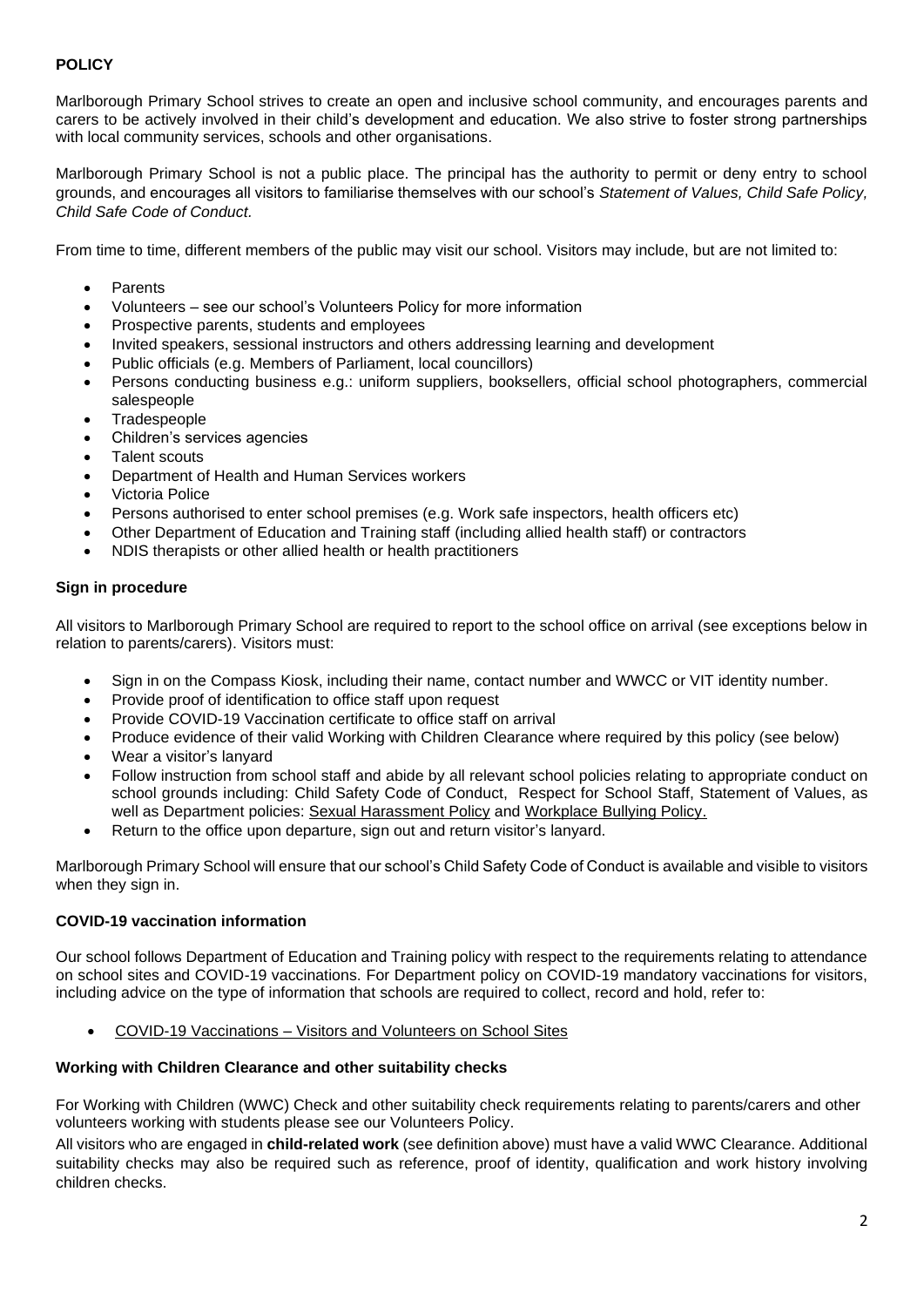In some circumstances, visitors to Marlborough Primary School who are **not** engaged in child-related work will also be required to produce a valid WWC Clearance depending on the particular circumstances of their visit. For example, Marlborough Primary School will require a valid WWC Clearance for:

- **visitors who will be working regularly with children** during the time they are visiting, even though direct contact with children is not a central part of their normal duties.
- **visitors (e.g. contractors)**, who will regularly be performing unsupervised work at the school during school hours or any other time where children are present. Further background checks, including references, may also be requested at the discretion of the principal.

Visitors who will be working in areas away from students (e.g. a visiting auditor who will be located in the front office with administration staff) or who will be supervised and accompanied by a staff member during their visit (e.g. a Member of Parliament, a journalist, a prospective parent on a school tour) will not be required to have a WWC Clearance.

Sworn Victoria Police officers or sworn Australian Federal Police officers are exempt from requiring a WWC Check, but may be asked to verify that they are sworn officers by providing proof of identification.

#### **Invited speakers and presenters**

On occasion, Marlborough Primary School may invite external speakers or providers to deliver incursions, presentations, workshops and special programs for our students. Consistent with Department of Education and Training requirements, Marlborough Primary School will:

- ensure that the content of presentations and programs by external providers contributes to the educational development of our students and is consistent with curriculum objectives
- ensure that any proposed visit, programs or content delivered by visitors complies with the requirement that education in Victorian government schools is secular and is consistent with the values of public education, Department policies and the *Education and Training Reform Act 2006* (Vic). In particular, programs delivered by visitors are to be delivered in a manner that supports and promotes the principles and practice of Australian democracy including a commitment to:
	- o elected government
	- $\circ$  the rule of law
	- o equal rights for all before the law
	- o freedom of religion, speech and association
	- o the values of openness and tolerance
	- o respect the range of views held by students and their families.

#### **Parent visitors**

We understand that there may occasionally be a reason why a parent or carer may want to speak to or see their child at school, during school hours.

If there is a particular pressing or unavoidable issue that cannot wait until the end of the school day, we ask that parents or carers call the school office to make the request to speak to or see their child during school hours.

We also ask that parents avoid arranging to visit their children at school wherever possible, as this can cause inappropriate disruptions to the school day.

All parents or carers who visit our school during school hours, other than for the purposes of school pick ups and drop offs or for specific school events (eg parent teacher interviews, concerts, assemblies etc), are required to sign in as a visitor at the school office.

Parents or carers who are prohibited from entering the school under a court order or direction of the Principal are not permitted to visit the school. Our school maintains and provides office staff with a list of restricted parents/carers which may include identifying photographs and any other information as required depending on the level of risk posed.

#### **Other visitors**

All business operators, tradespeople and other visitors attending the school to conduct work must report to the school office upon arrival for instruction and follow the sign in procedure outlined above.